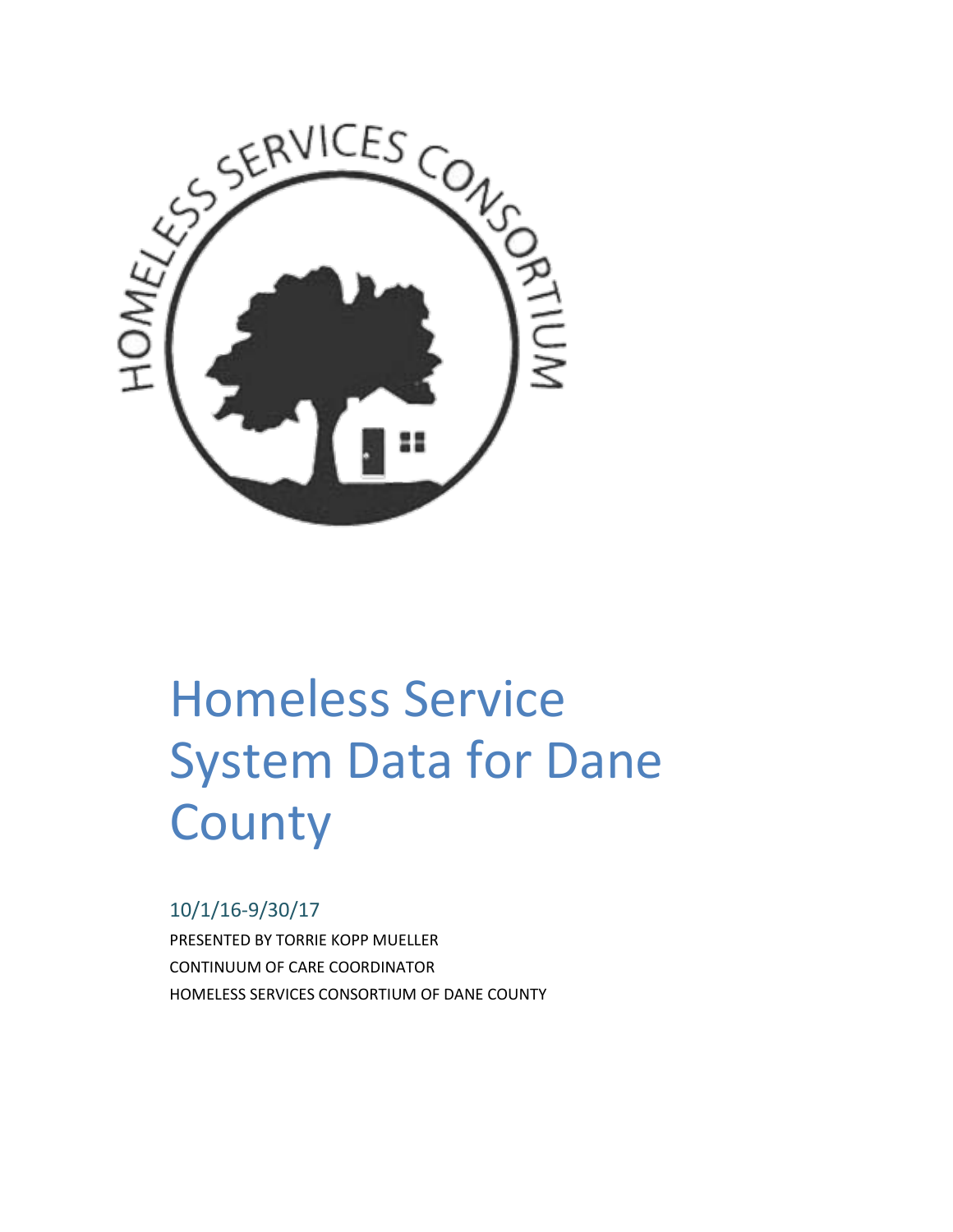## **Table of Contents**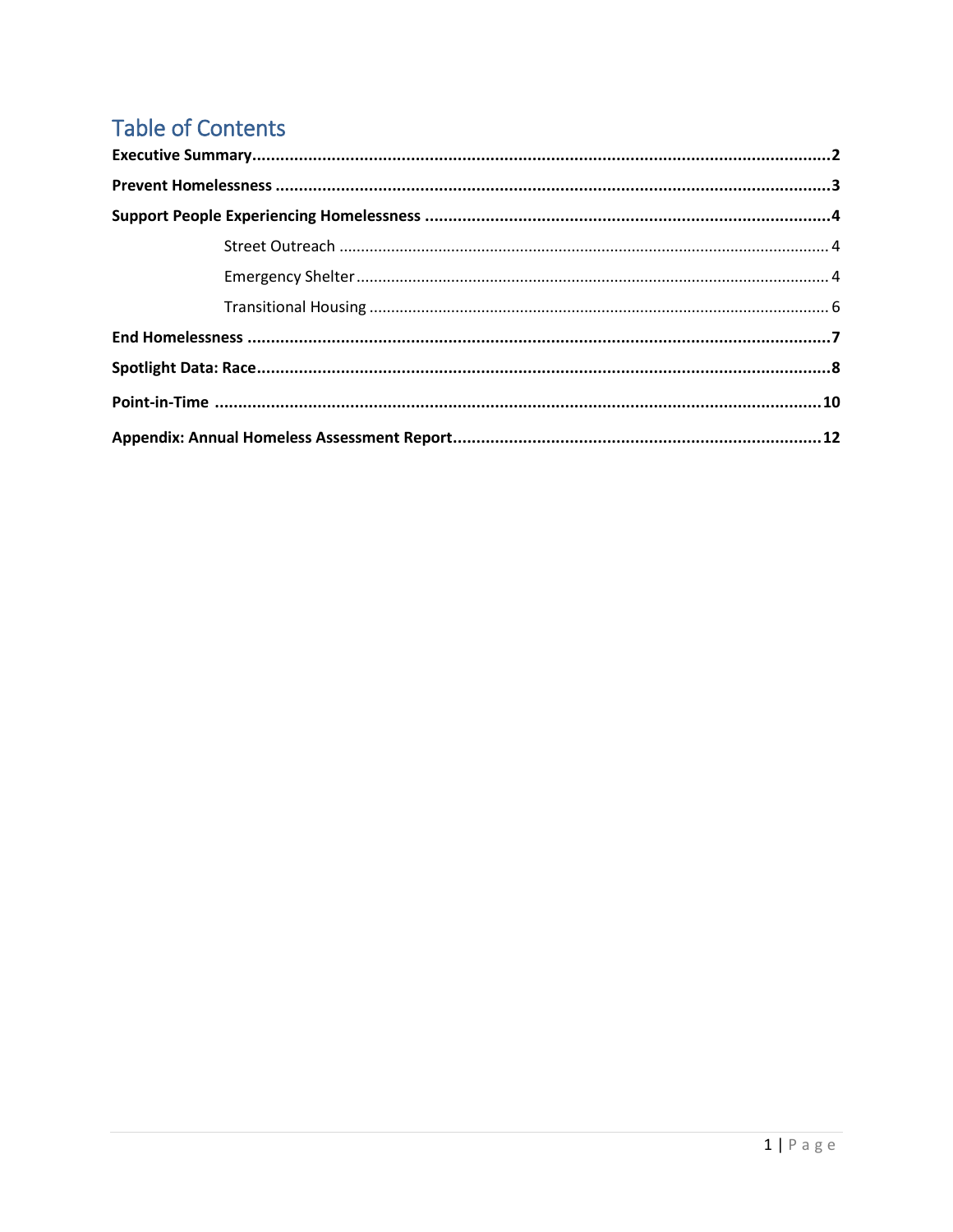## Executive Summary

Recent progress made in our community, as well as others across the nation, has affirmed that ending homelessness is an achievable goal. An end to homelessness does not mean that no one will ever experience a housing crisis again. Changing economic realities, the unpredictability of life events, and unsafe or unwelcoming family environments may create situations where individuals, families or youth could experience, re-experience, or be at risk of homelessness. (*Opening Doors,* Federal Strategic Plan to Prevent and End Homelessness, 2015)

In 2015, Madison Mayor Paul Soglin accepted the *Mayors Challenge* to end veteran and chronic homelessness in our community. Since then, Madison/Dane County Continuum of Care (CoC) has partnered with Dane County, United Way, Veterans Administration, and the City of Madison in the national *Zero Initiative* and made significant progress toward reducing veteran and chronic homelessness. The implementation of the *Zero Initiative* was a response to HUD's 2015 amendment of its Strategic Plan to Prevent and End Homelessness. The amended national plan was centered around the belief that "no one should experience homelessness, no one should be without a safe, stable place to call home".

The goal of ending homelessness means that our community will have a systematic response in place that ensures homelessness is prevented whenever possible or is otherwise a rare, brief, and nonrecurring experience. The CoC's Vision Statement, as adopted in the 2016 Community Plan to Prevent and End Homelessness in Dane County, states: All households in Dane County should have the opportunity to secure and maintain safe, stable and affordable housing. Our community will achieve that through the following four goals:

- I. Prevent Homelessness
- II. Support People Experiencing Homelessness
- III. End Homelessness
- IV. Collaborate with Local, State and National Partners

The 2016-17 annual report on homeless services presents data that is entered into the Homeless Management Information System (HMIS). HMIS collects real-time data from agencies that operate nearly all of the homeless programs in Dane County. The CoC's annual report, and data contained within it, are submitted to the Department of Housing and Urban Development (HUD). The report has been revised to coincide with changes in HUD's reporting requirements and to align with its October 1 –September 30 fiscal year.

It is important to note that this report does not contain information about all homeless persons in the community. For example, it does not capture data about persons who are served solely by the small number of agencies or programs that don't utilize HMIS – such as Domestic Abuse Intervention Services (DAIS), St. Vincent de Paul (Port St. Vincent de Paul & St. Elizabeth Ann Seton House) and those receiving HUD Section 8 vouchers through Veterans Affairs Supportive Housing (HUD-VASH) – or by faith communities or grassroots organizations. Nor does the report include information about those who lack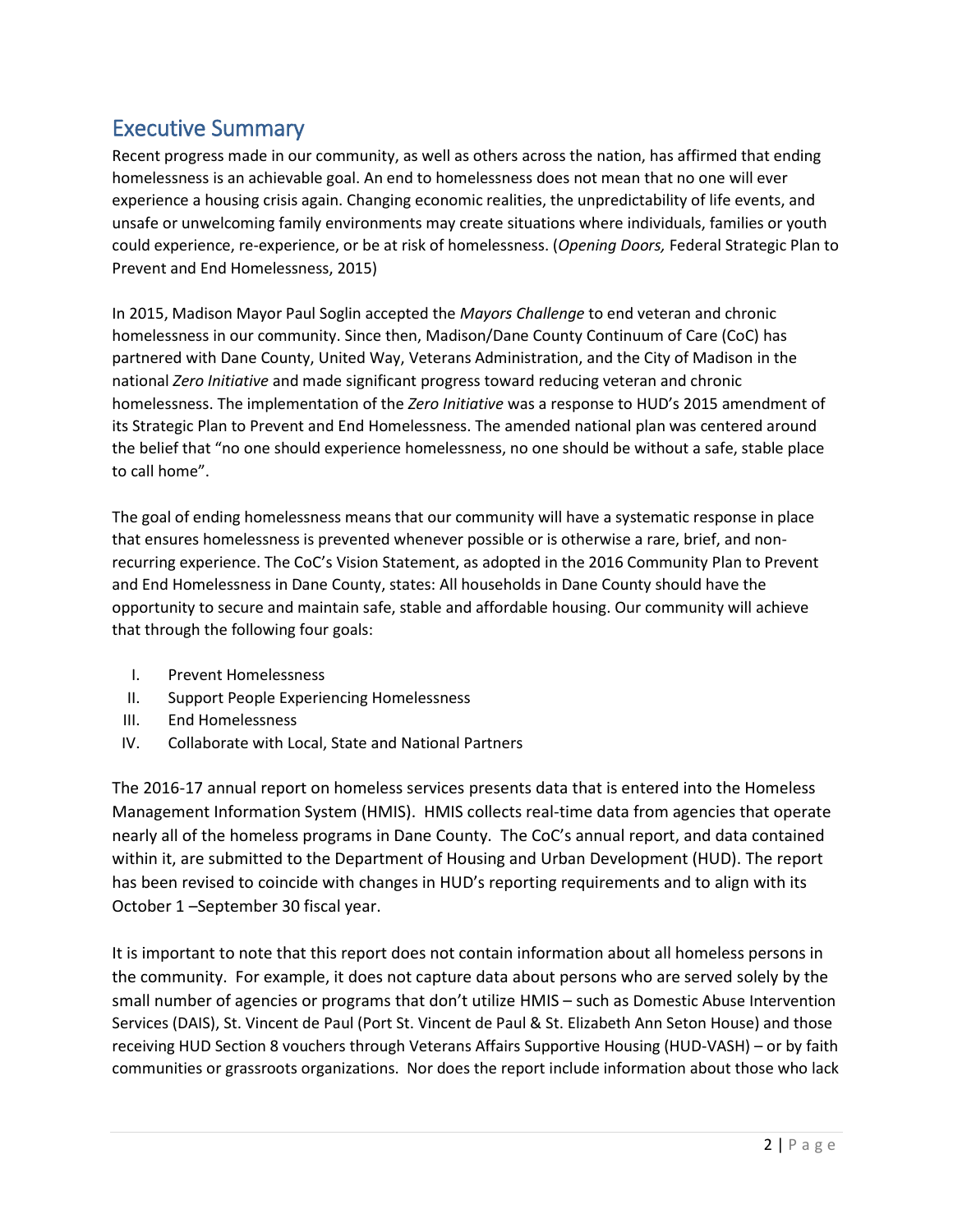stable housing but might be living with friends or family, self-paying in hotels or existing without shelter and not interacting with service providers utilizing HMIS.

### Prevent Homelessness

Homeless prevention assistance includes rental assistance and housing relocation and stabilization services necessary to prevent an individual or family from seeking emergency shelter, or being forced to live on the streets, or a place not meant for human habitation. This assistance can take the form of direct financial aid or other services. Local providers include:

Providers of financial assistance:

- **•** Tenant Resource Center
- Porchlight: DIGS Program
- Community Action Coalition
- YWCA Madison

Providers of services, legal advocacy and mediation:

- Briarpatch
- Legal Action of Wisconsin
- **•** Tenant Resource Center

The following graph presents historical data describing the number of persons receiving Prevention Services

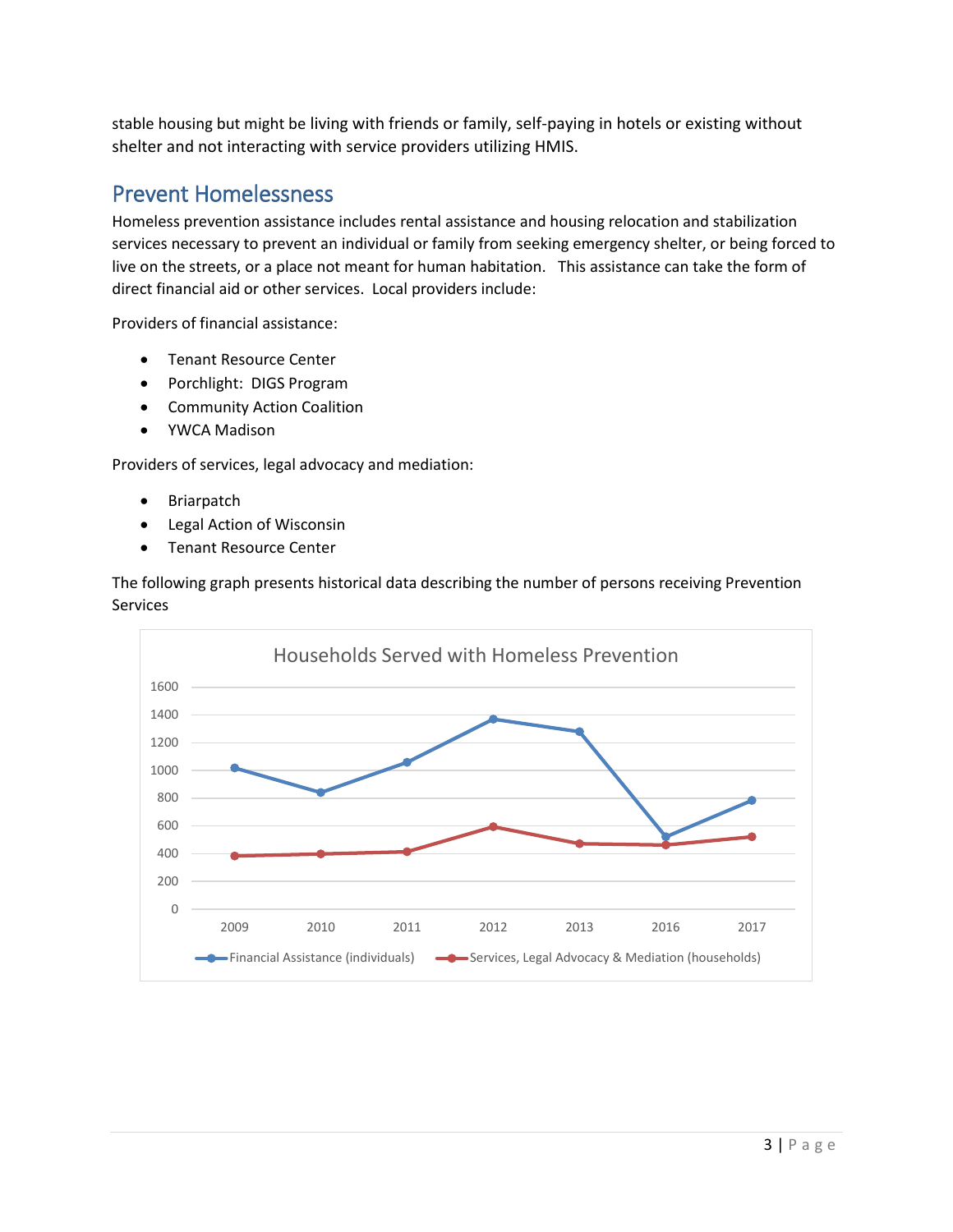## Support People Experiencing Homelessness

#### **Street Outreach**

Street outreach workers engage with unsheltered homeless people in order to connect them with emergency shelter, housing, or other critical services. Street outreach services are provided in nonfacility-based settings for unsheltered homeless people who are unwilling or unable to access emergency shelter, housing or an appropriate health facility. Outreach providers work with clients to build effective relationships, help meet basic and safety needs, connect with available community services and access emergency while developing a plan to secure permanent housing. Local providers of these services include:

- Briarpatch
- Porchlight
- Tellurian
- **•** Tenant Resource Center
- Operation Welcome Home

0 500 1000 2008 2009 2010 2011 2012 2013 2016 2017 Individuals Served by Street Outreach  $\longrightarrow$ # Served by Street Outreach

The following graph shows historical data regarding the number of people served by Street Outreach.

#### **Emergency Shelter**

The purpose of emergency shelter is to provide a safe, short term, nighttime residence for homeless persons, and help them find safe affordable housing outside the shelter. Emergency Shelter providers included in the data are:

- Briarpatch: Youth Shelter
- Porchlight Inc.: Men's Shelter
- The Road Home of Dane County: Family Shelter
- The Salvation Army: Women's Shelter and Family Shelter
- YWCA Madison: Family Shelter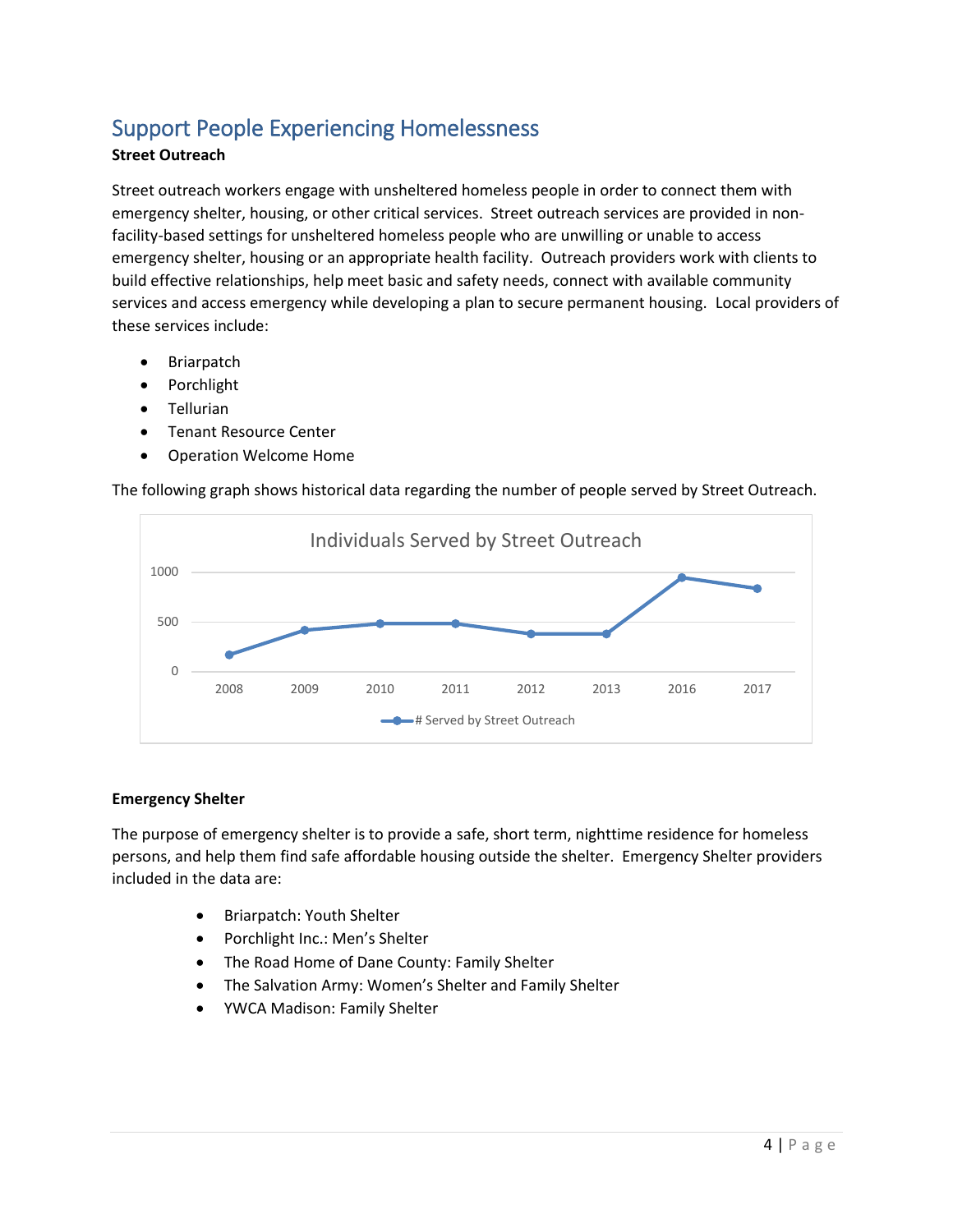#### **Total Served in Emergency Shelter**

| Served in       |               | Served in      | Served in      | Served in     | Served in  |
|-----------------|---------------|----------------|----------------|---------------|------------|
|                 | Shelter       | <b>Shelter</b> | <b>Shelter</b> | Shelter       | Shelter    |
|                 | $10/1/2012$ - | $10/1/2013$ -  | 10/1/2014-     | $10/1/2015$ - | 10/1/2106- |
|                 | 9/30/2013     | 9/30/2014      | 9/30/2015      | 9/30/2016     | 9/30/2017  |
| Total # of      | 1,709         | 1,639          | 1,683          | 1,589         | 1,591      |
| Single Adults   |               |                |                |               |            |
| # $of$          | 1,258 with    | 1,169 with     | 1,056 with     | 1,097 with    | 1,078 with |
| Individuals in  | 761 children  | 697 children   | 630 children   | 649 children  | 602        |
| <b>Families</b> |               |                |                |               | children   |
| # of Youth      | 10            | 12             | 29             | 48            | 78         |
| <18 years       |               |                |                |               |            |
| Total           | 2.977         | 2,820          | 2.768          | 2.734         | 2,747      |





#### **Transitional Housing**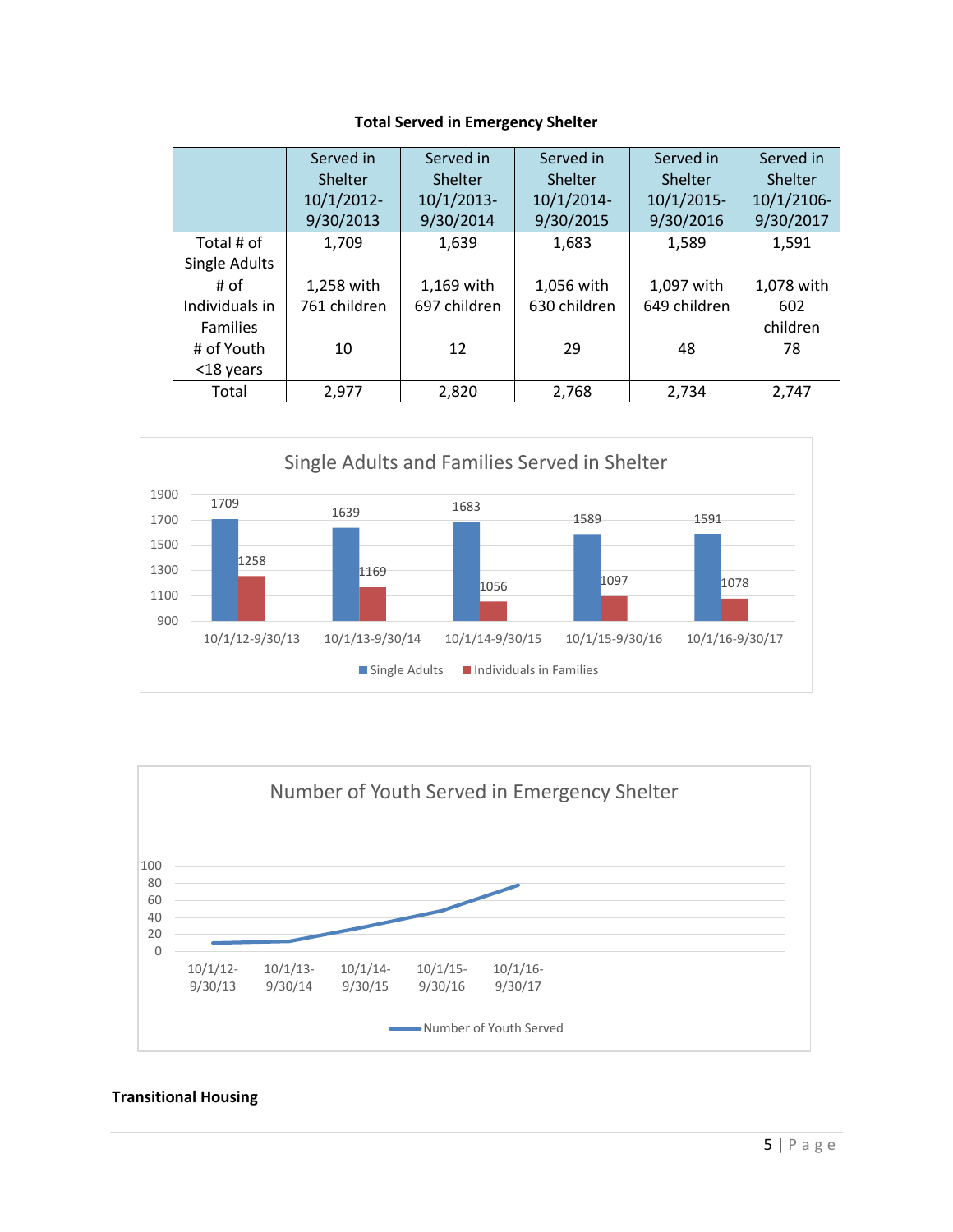Transitional Housing (TH) facilitates the movement of homeless individuals and families to permanent housing within 24 months of entering TH. Programs will provide safe, affordable housing that meets participants' needs. Transitional Housing providers included in the data are:

- Briarpatch: Transitional Living Program
- Porchlight Inc: STABLE Program, Transistional Housing (Non-HUD), VA Grant Per Diem: Spring Street
- CareNet Pregnancy Center of Dane County: The Elizabeth House
- The Road Home: Second Chance Apartment Project
- The Salvation Army: Holly House
- Veterans Assistance Foundation: Green Avenue Step Up
- YWCA: Empower Home

#### **Total Served in Transitional Housing**

|                 | Served in      | Served in           | Served in           | Served in      |
|-----------------|----------------|---------------------|---------------------|----------------|
|                 | Transitional   | <b>Transitional</b> | <b>Transitional</b> | Transitional   |
|                 | <b>Housing</b> | Housing             | <b>Housing</b>      | <b>Housing</b> |
|                 | 10/1/2012-     | $10/1/2013$ -       | 10/1/2014-          | 10/1/2015-     |
|                 | 9/30/2013      | 9/30/2014           | 9/30/2015           | 9/30/2016      |
| Total # of      | 258            | 238                 | 264                 | 172            |
| Single Adults   |                |                     |                     |                |
| # $of$          | 188 with 114   | 175 with 110        | 158 with 98         | 72 with 47     |
| Individuals in  | children       | children            | children            | children       |
| <b>Families</b> |                |                     |                     |                |
| # of Youth      | $\Omega$       | N                   | 0                   | 0              |
| <18 years       |                |                     |                     |                |
| Total           | 446            | 413                 | 422                 | 244            |

## End Homelessness

#### **Permanent Supportive Housing**

Permanent supportive housing is safe, affordable housing, the purpose of which is to provide housing without a designated length of stay. Permanent Supportive Housing providers included in the data are:

- **•** Community Action Coalition
	- o Home for Good
		- o SHIFT
- Heartland Housing
	- o Rethke
- Housing Initiatives
	- o Dayton St.
	- o Britta Dr.
	- o Las Casistas
	- o PSH-Housing: Non-HUD
	- o Scattered site Shelter plus Care
	- o StoneBridge Aparments
- Porchlight
	- o Pheasant Ridge Trail
		- o Nakoosa Trail
		- o Porchlight Housing PSH
		- o Scattered Sites Housing First
	- o Thierer Road
- Tellurian
	- o HOPE
	- o ReachOut Housing First
	- o ReachOut Housing First Expansion
	- o Scattered Sites PHP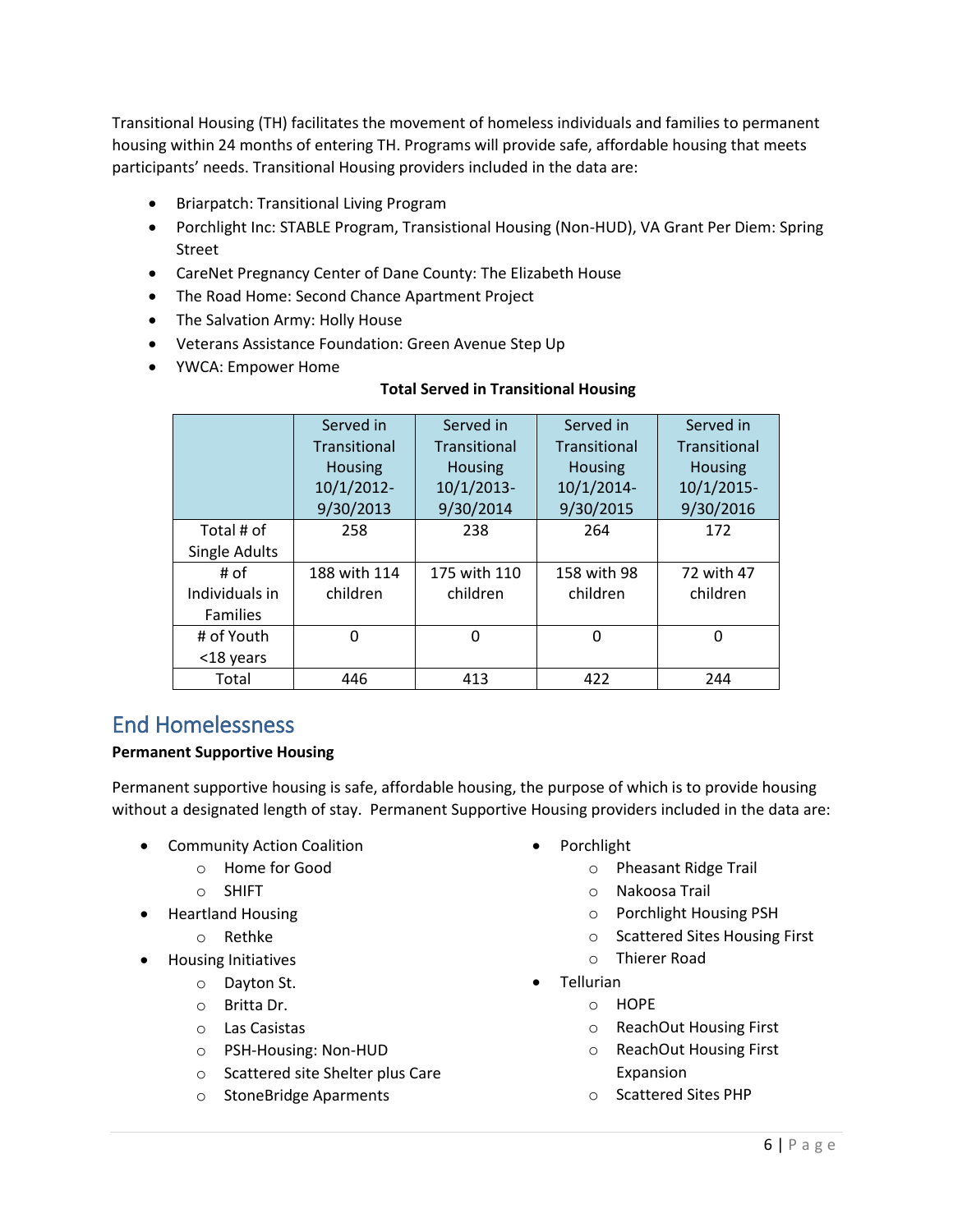o Willy Street SRO

YWCA Madison

The Road Home

- - o House-ability

o Housing and Hope

The 2016 Housing Inventory Chart (HIC) shows that there were 857 beds of Permanent Supportive Housing available in our community. This number includes beds that are not represented in the data below (St. Vincent de Paul and HUD-VASH vouchers).

|                | Served in      | Served in      | Served in      | Served in      |
|----------------|----------------|----------------|----------------|----------------|
|                | Permanent      | Permanent      | Permanent      | Permanent      |
|                | Supportive     | Supportive     | Supportive     | Supportive     |
|                | <b>Housing</b> | <b>Housing</b> | <b>Housing</b> | <b>Housing</b> |
|                | 10/1/2012-     | $10/1/2013$ -  | 10/1/2014-     | $10/1/2015$ -  |
|                | 9/30/2013      | 9/30/2014      | 9/30/2015      | 9/30/2016      |
| Total # of     | 352            | 399            | 494            | 472            |
| Single Adults  |                |                |                |                |
| # $of$         | 257 with 164   | 408 with 247   | 477 with 290   | 417 with 258   |
| Individuals in | children       | children       | children       | children       |
| Families       |                |                |                |                |
| # of Youth     | 0              | 0              | $\Omega$       | 0              |
| <18 years      |                |                |                |                |
| Total          | 609            | 807            | 971            | 889            |

#### **Total Served in Permanent Supportive Housing**

#### Below is a comparison of numbers served each year between the three program types.

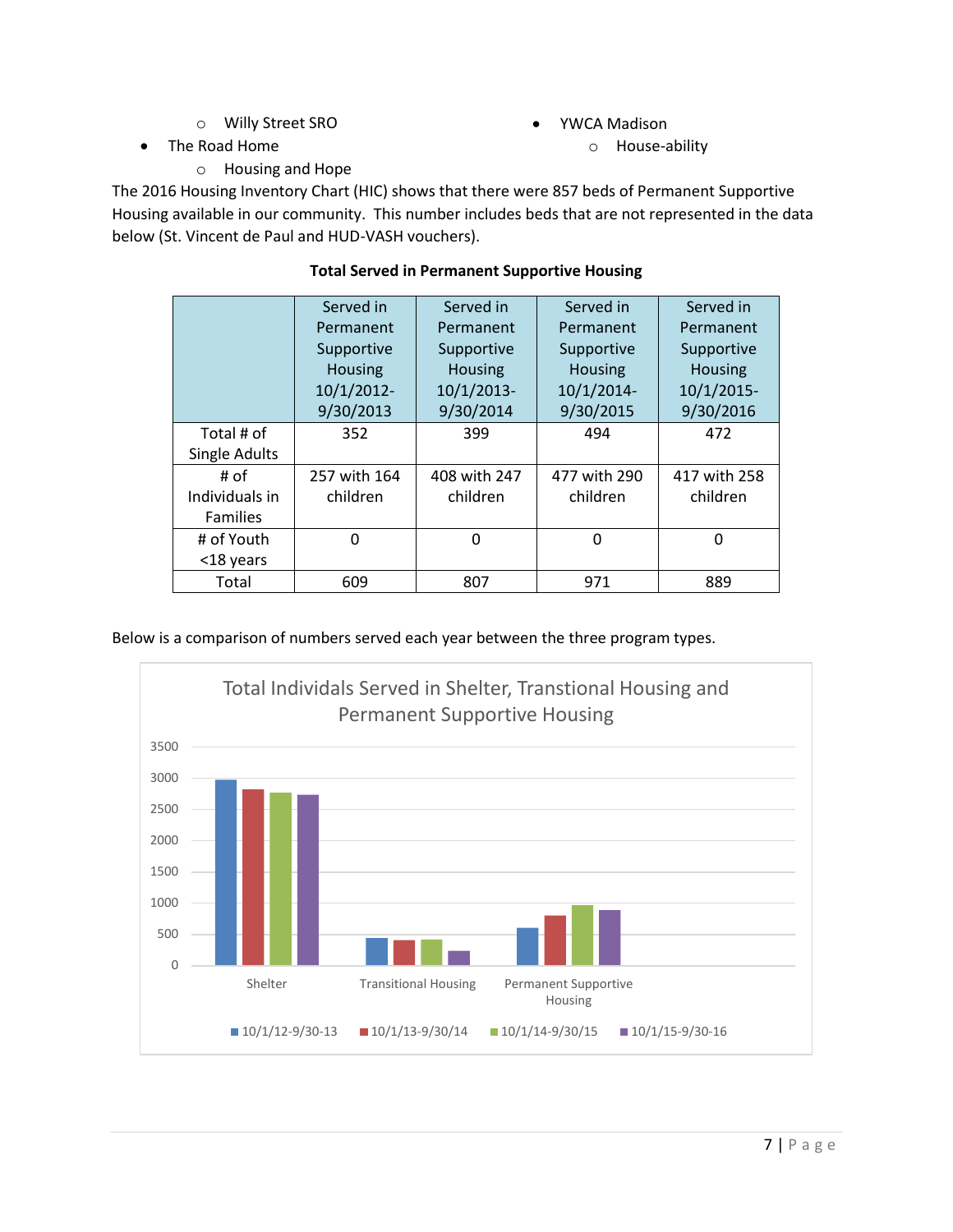## Spotlight Data

#### **Race and Homeless Services**

Race is becoming a key topic when talking about homelessness in the United States. Our community must start to examine the racial make-up of those experiencing homelessness and those served in housing programs. The SPARC (Supporting Partnerships for Anti-Racist Communities) Initiative has launched in six communities. This initiative looks specifically at the race of people experiencing homelessness and those exiting homelessness. In SPARC communities, Blacks are at least three times more likely than Whites to be homeless. Given that Dane County has very significant racial disparities within the criminal justice system, and in unemployment and poverty rates, the community needs to start looking at race data for those experiencing homelessness and work to eliminate any disparities. Below is data from the past year describing the race of individuals and families served in emergency shelter and permanent supportive housing.

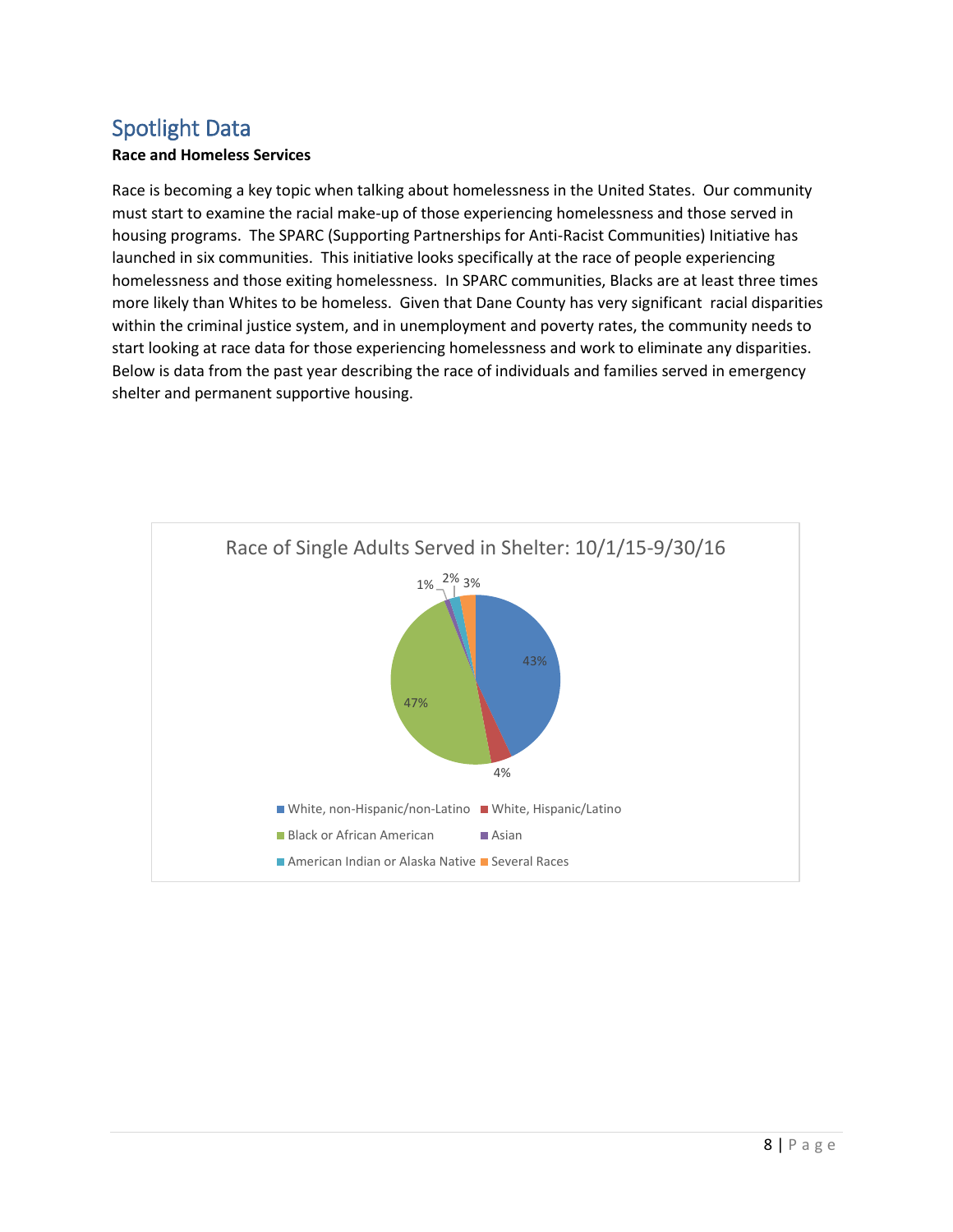

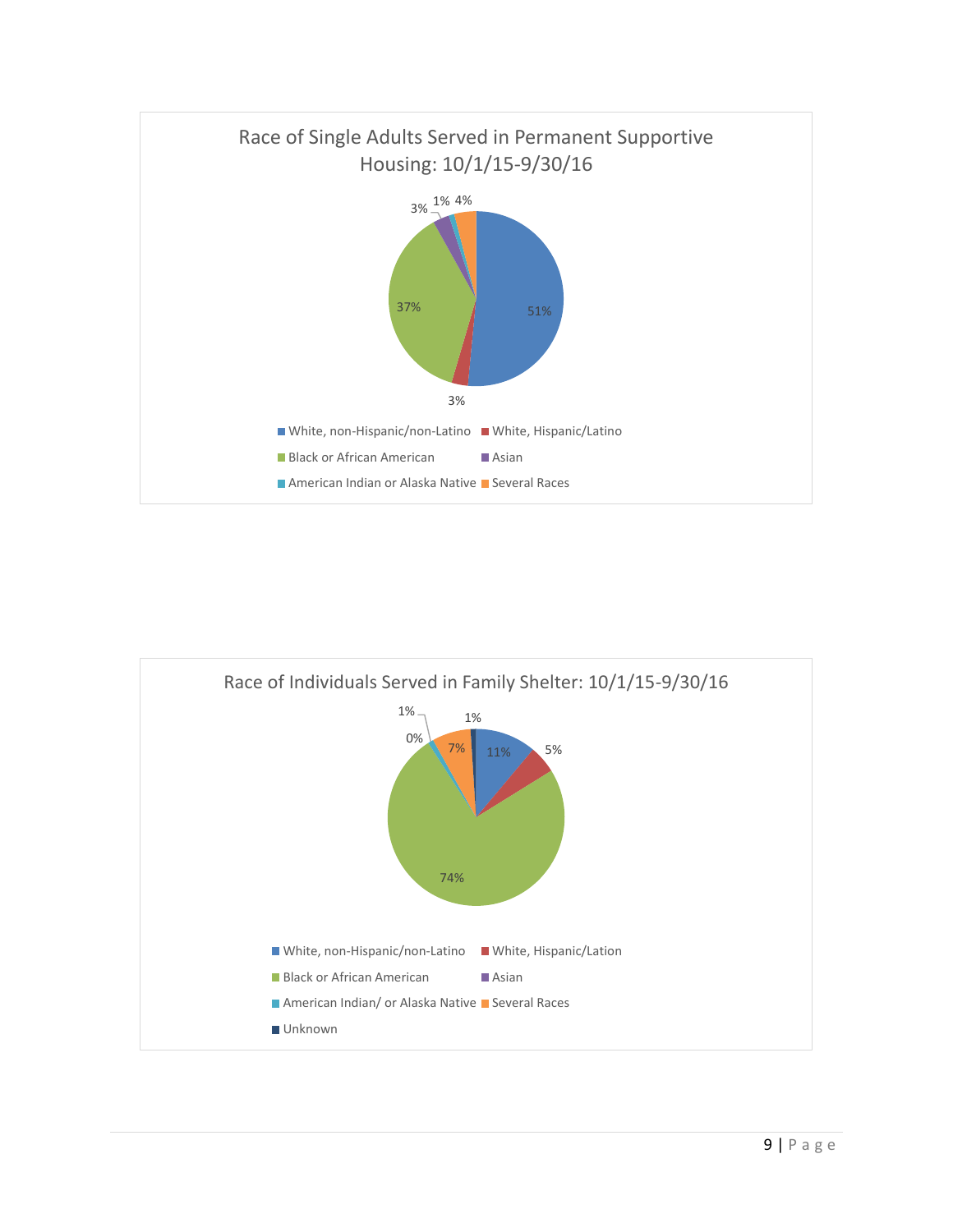

## Point-in-Time

The Point-in-Time (PIT) count is a process by which communities attempt to count the number of sheltered and unsheltered homeless persons on a single night each year. HUD requires that Continuums of Care (CoCs) conduct an annual count of homeless persons who are sheltered in emergency shelter, transitional housing and Safe Havens on a single night. In addition, CoCs must conduct a count of unsheltered persons on that same night. The following graph presents historical data showing PIT counts for both sheltered and unsheltered persons.